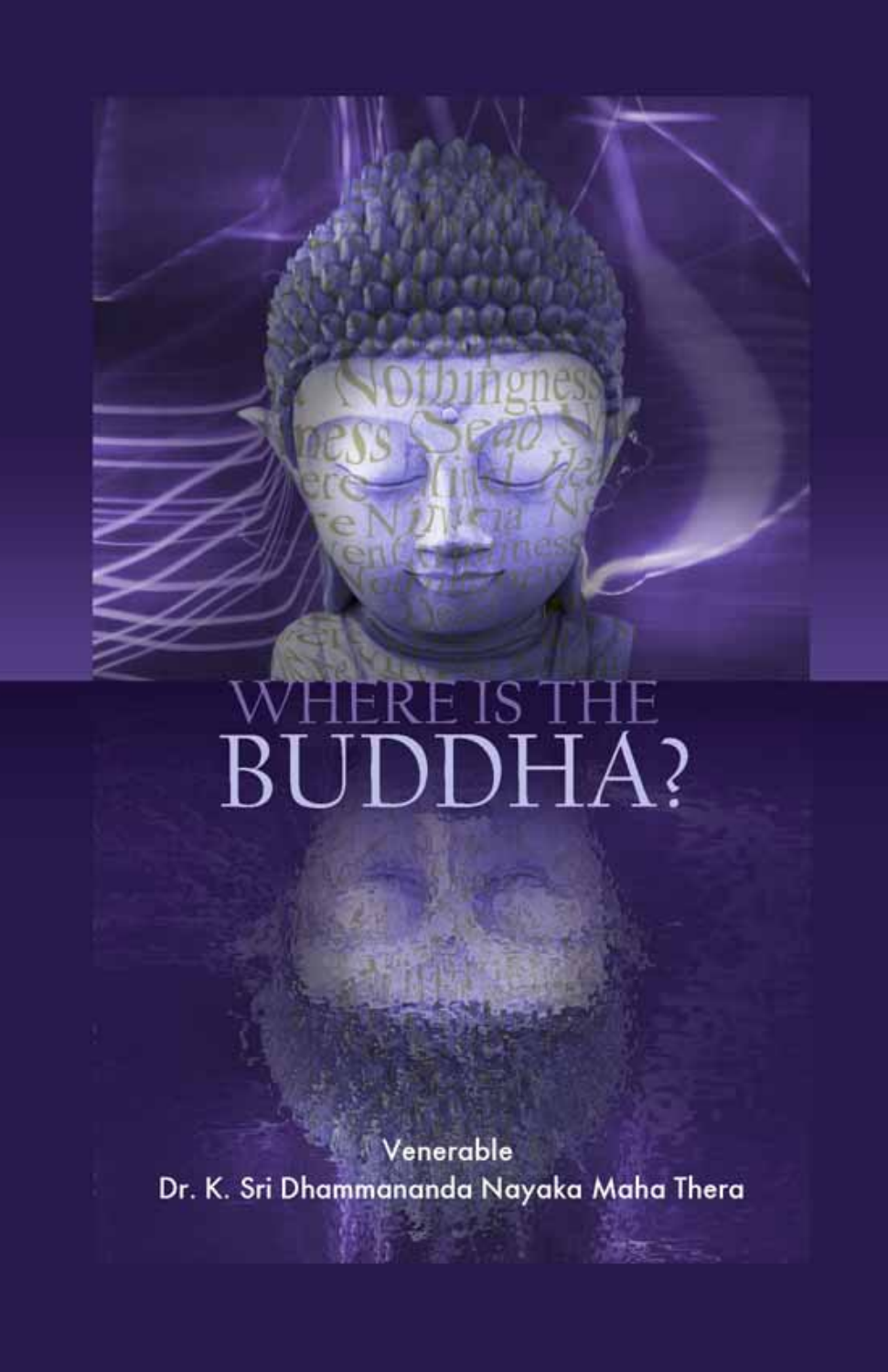This is the last book written by The late Venerable Dr. K. Sri Dhammananda Nayaka Maha Thera March 18, 1919 - Aug 31, 2006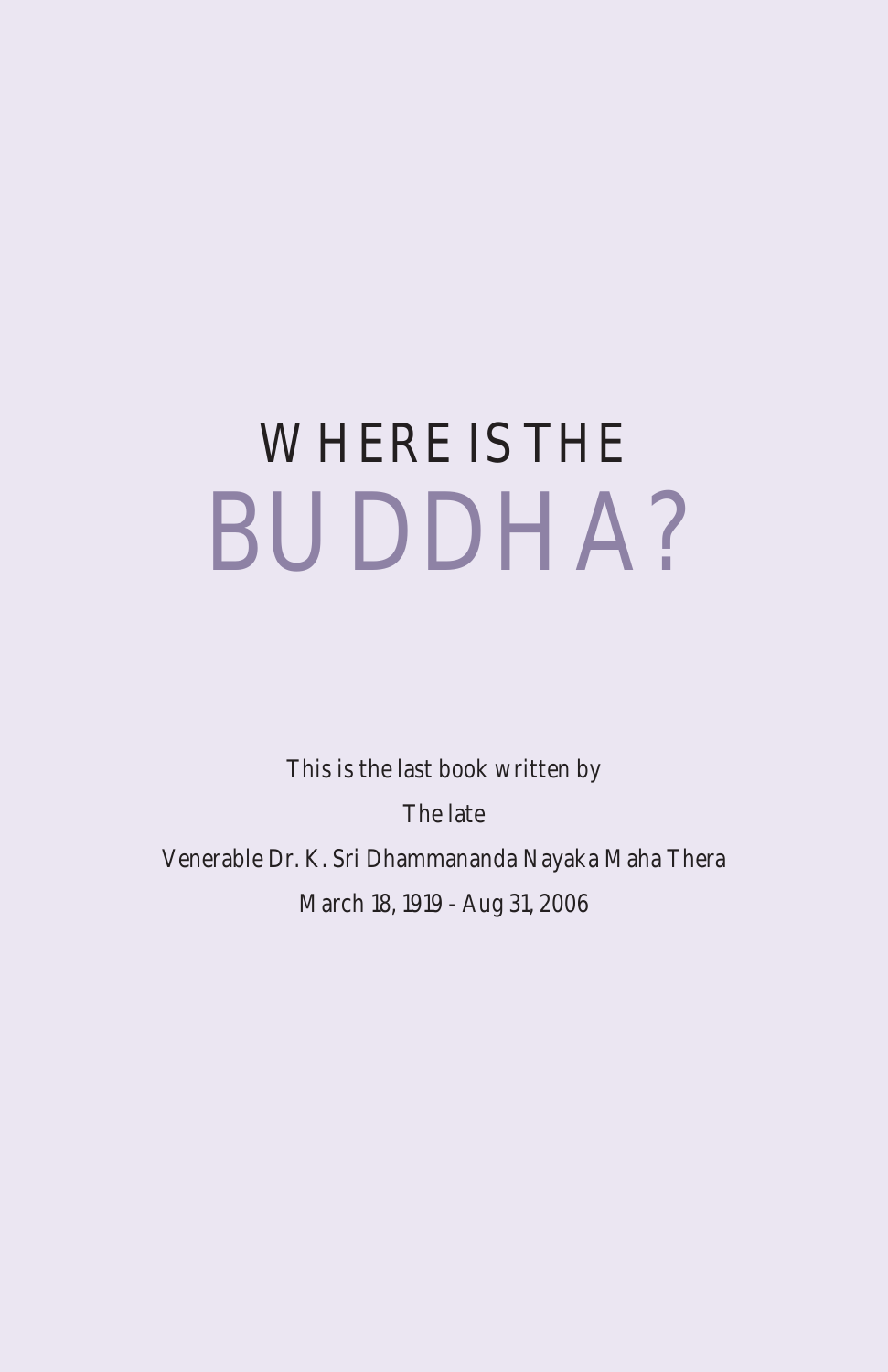#### First e-Edition, September 11, 2006 by the Buddhist Channel www.buddhistchannel.tv

This book may be reproduced in whole "as it is", whether in print or through electronic means, recording or other as long as it freely distributed at no charge.

#### **Commercial sales are strictly prohibited**

Photo cover & Layout: Jotika



**Attribution-NonCommercial-ShareAlike [by-nc-sa]**

This electronic book is distributed free for non-commercial use with attribution under a Creative Commons License.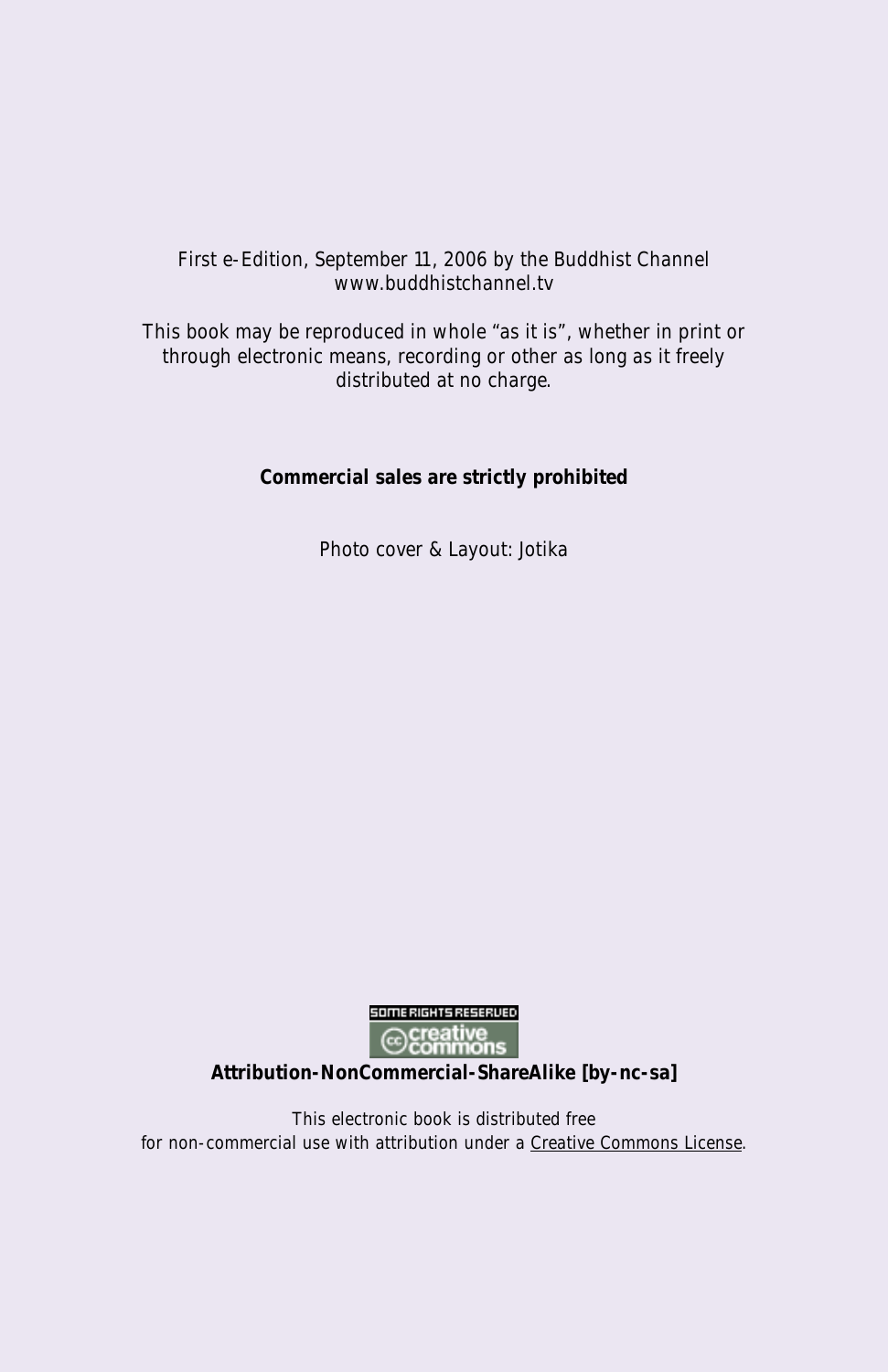### WORDS OF WISDOM

from the late

VENERABLE DR. K. SRI DHAMMANANDA NAYAKA MAHA THERA

What is mind? No matter. What is matter, Never mind.

Buddhism is open to Traditions and customs provided they are not harmful to the welfare of others

Paradise is open not only to the followers of a particular religion, but is open to each and every person who leads a righteous and Noble way of life

Buddhism is strong enough to face any modern views which pose a challenge to religion

Man has forgotten that he has a heart. He forgets that if he treats the world kindly, the world will treat him kindly in return.

Mercy and Killing can never go together

(The venerable on euthanasia)

Hard work is the luckiest star

The real follower of the Buddha can practice this religion without adhering to any school or sect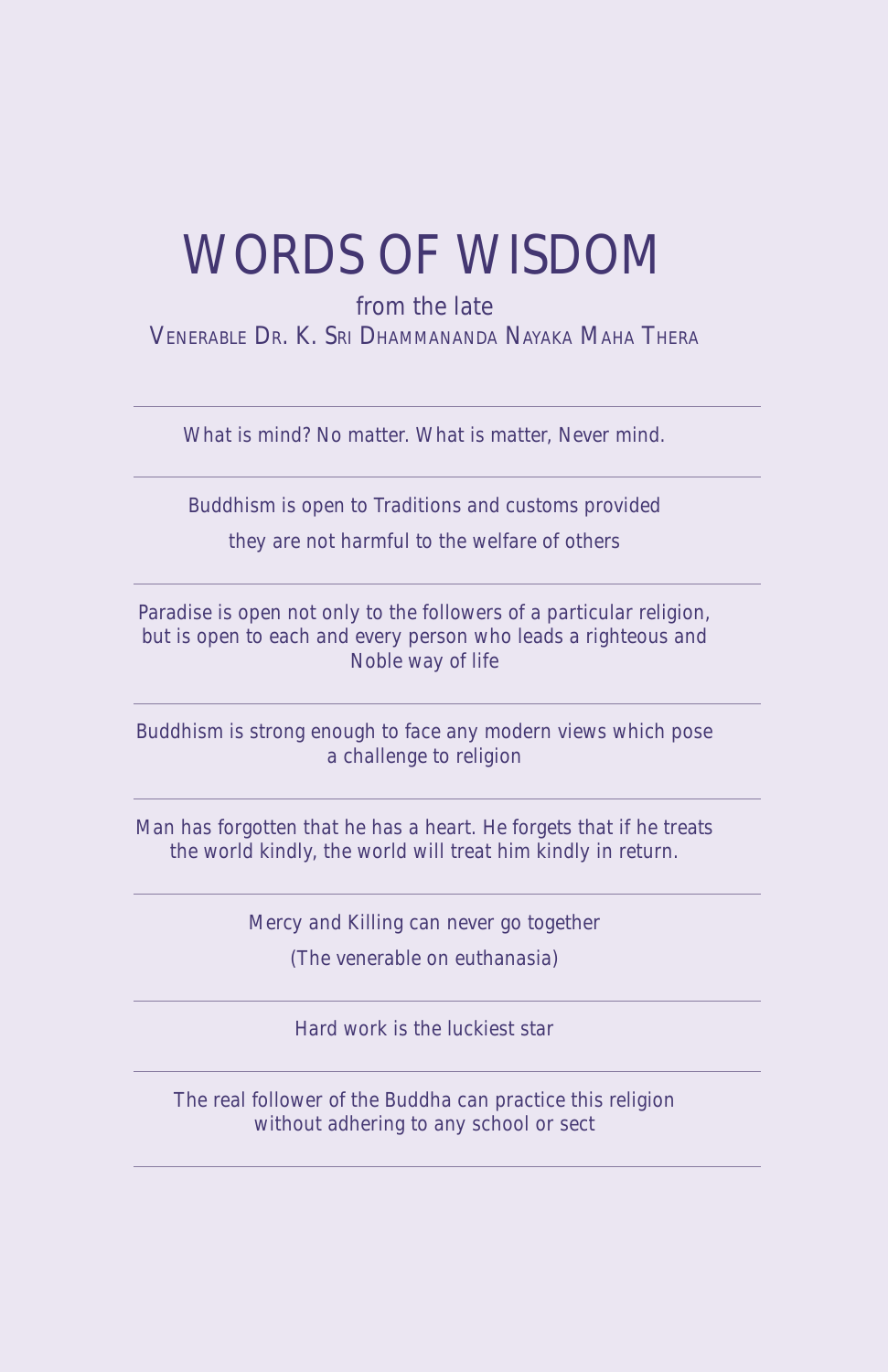

eople always ask this question, where did the Buddha go or where he is living now? This is a very difficult question to answer for those who have not developed a spiritual way of life. This is because everybody thinks about life in a worldly way. It is difficult for people to understand the concept of a Buddha. Certain missionaries approach Buddhists and say that the Buddha is not a god, he was a man. He is dead and gone. What can someone gain by worshipping a dead man? But we must understand the Buddha is called *Sattha Deva-manussanam*, teacher of gods and men. Whenever the gods have any problems, they approach the Buddha to get his advice. Then they claim their god is living and that is why everyone should pray to Him instead.

According to science it has taken millions of years for us to develop our mind and understanding. When their mind was not fully developed people became aware that there are some powers which make nature work.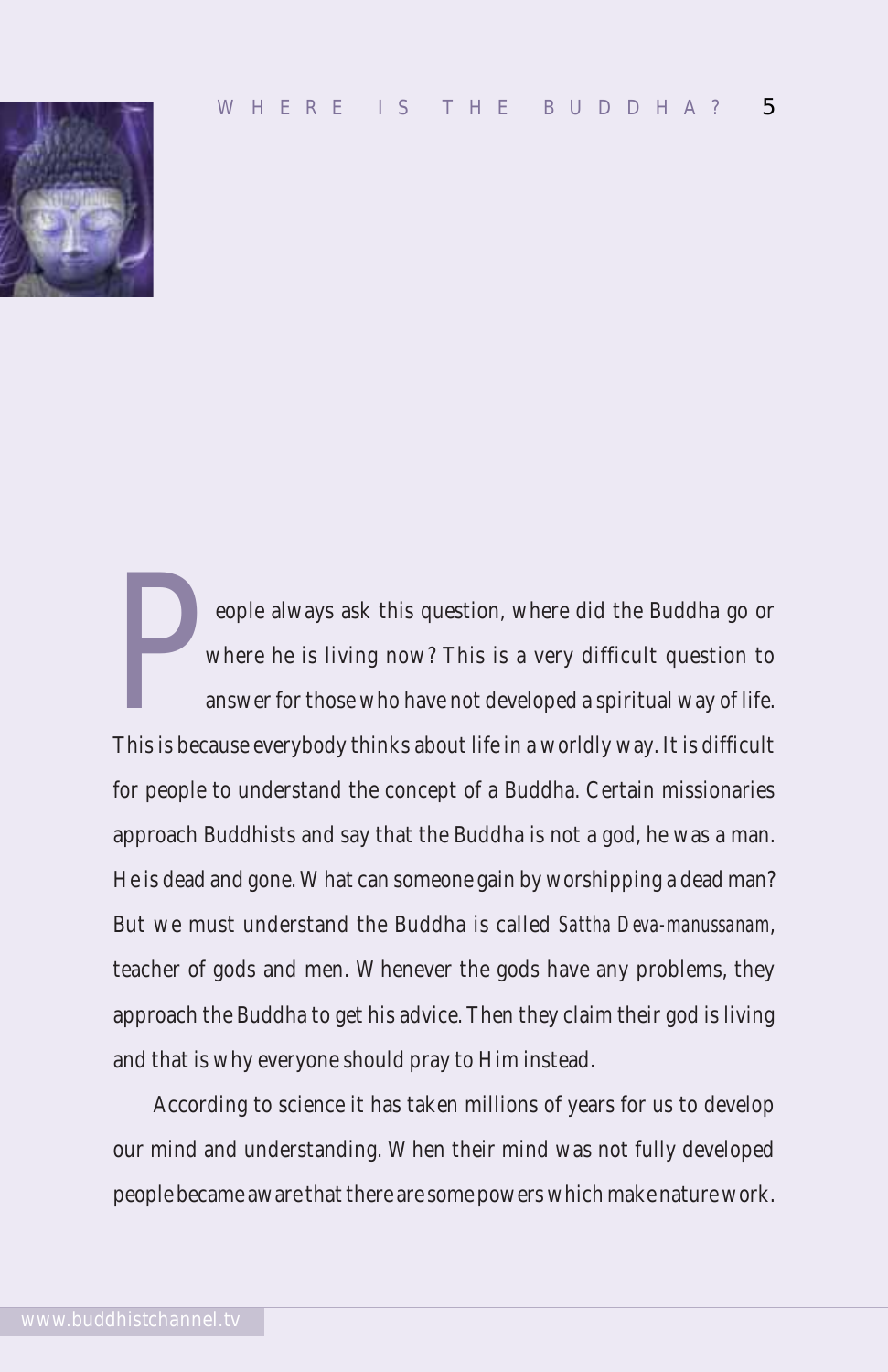

Because they could not understand how exactly nature works, they began to think there must be a person who creates and maintains these occurrences. To help others understand this concept they

transformed this energy into a form and represented it physically as statues and paintings. These "spirits" or powers were important to make humans to do good and not to do bad things and to reward them if they were good. Always we have fear, worry, suspicion, insecurity, so we need someone to depend on for our protection. Eventually this force was transformed into a single God. Now some people depend on God for everything. That is why they try to introduce the idea of an eternal soul that departs from here and remains in heaven eternally. That is to satisfy the craving for existence forever. The Buddha says anything that comes into existence is subjected to change, decay and extinction.

When we analyze the life of the Buddha, we see he never introduced himself as a son of god or messenger of god but as an enlightened religious teacher. At the same time the Buddha was not introduced as an incarnation of another Buddha. The Buddha is not created by another Buddha, so Buddha is not the re-incarnation of another Buddha. He is an individual person who by working a long period, life after life developed and cultivated all the great qualities, virtues, wisdom which we call paramitas or perfections. When he perfected all the good qualities he gained enlightenment: which is a complete understanding of how the universe operates. He discovered there is no God who created the universe.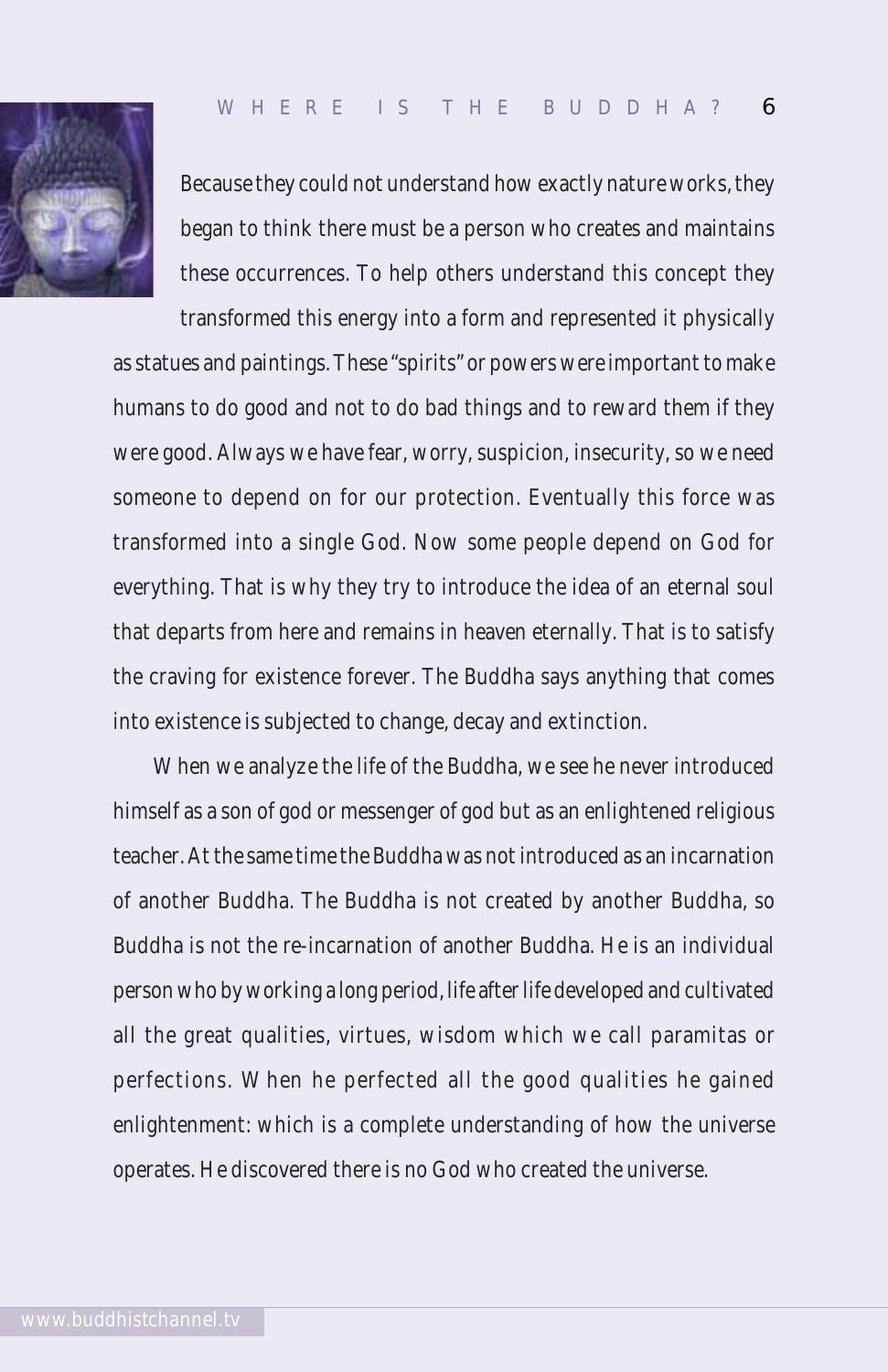



People ask how he could gain enlightenment without support from any god. Buddhists maintain that every individual can develop the mind to understand everything. The meaning of the word

*manussa*, in many languages is human being. But the meaning of the word *Mana* is mind. Therefore *manussa* is a human being who can develop and cultivate the mind to perfection. Besides humans there are no other living beings in this universe who can develop the mind up to that extent, to gain enlightenment. Not even divine beings can become Buddhas because they cannot develop their mind up to such an extent. They have worldly sensual, peaceful, prosperous existences but their thinking power is very poor. Only *manussa* or human being can become the Buddha or Enlightened One. When people say Buddha is not a god, we should not try to prove that he is a god. If we try to prove this then we actually lower the concept of enlightenment. Some people claim that their god has given a message to humanity. If that message is for all human beings in this world, why does the god not proclaim his message in the public, instead of revealing it only to one man. The Buddha did not encourage anybody to believe anything or claim that he had been instructed by a higher power to do so.

One day, a Christian priest came to see me with his followers to discuss about Buddhism and asked, "Actually can you tell me what Buddhists believe?" Then I told him very frankly that Buddhists do not 'believe' anything. Then he pointed to my book "What Buddhists Believe" and asked "why did you write this book?" I told him, "That is why I wrote this book,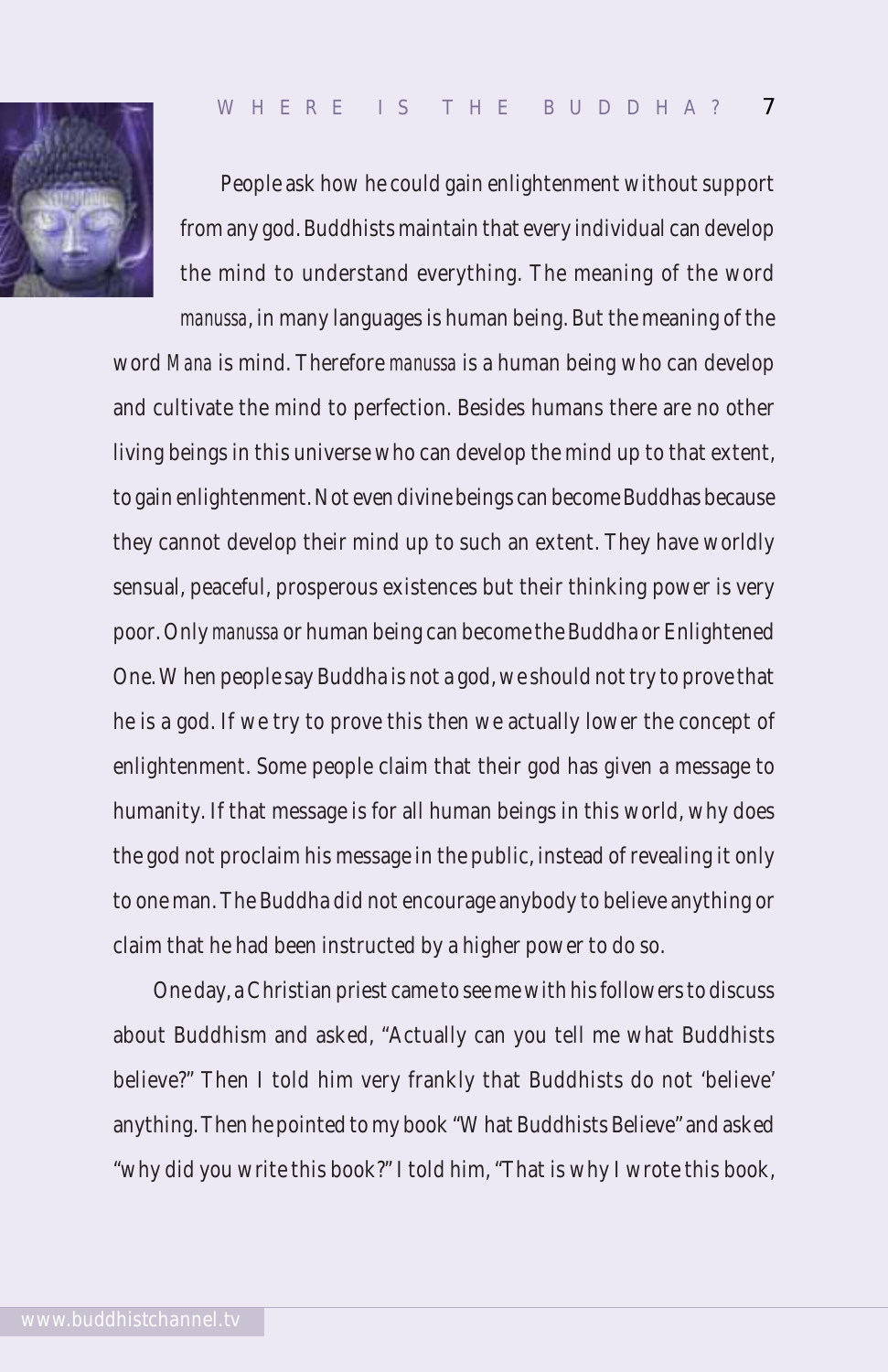

for you to read it to see whether there is anything for you to believe." "In that case," he asked, "can you tell me what Buddhists do?" I told him, the Buddha has given the answer to that question, Buddha has advised us what to do. Instead of believing, one must practice

*pariyatti, patipatti* and *pativeda*. There are three ways to practice. First we must try to understand because we must not blindly believe anything that we cannot understand. The Buddha says you must first try to understand.

In his teachings of the Eight Fold Noble Path, the first item is *sammaditthi*, right understanding. Buddha started his mission by asking his followers to develop right understanding rather than blind faith or belief. After learning we gain wonderful knowledge about Buddha and his teachings. You have to practice what you have learned. If you have not understood this, then you will create ideas according to your own imagination. His advice was to practice what you have learned with understanding. After practicing you experience the result or the effect. Then you come to know that it is true. These are the three methods that the Buddha taught, to learn, to understand, to practice. This is the way to live in this world to get rid of our suffering. Now you can understand that the Buddha's way of introducing religion was not by asking us to believe anything but to learn, practice and experience the results.

For instance, the Buddha says that you must be kind, you must be honest. After understanding the teaching, you try to practice it and after that everybody respects you when they come to know you're very kind,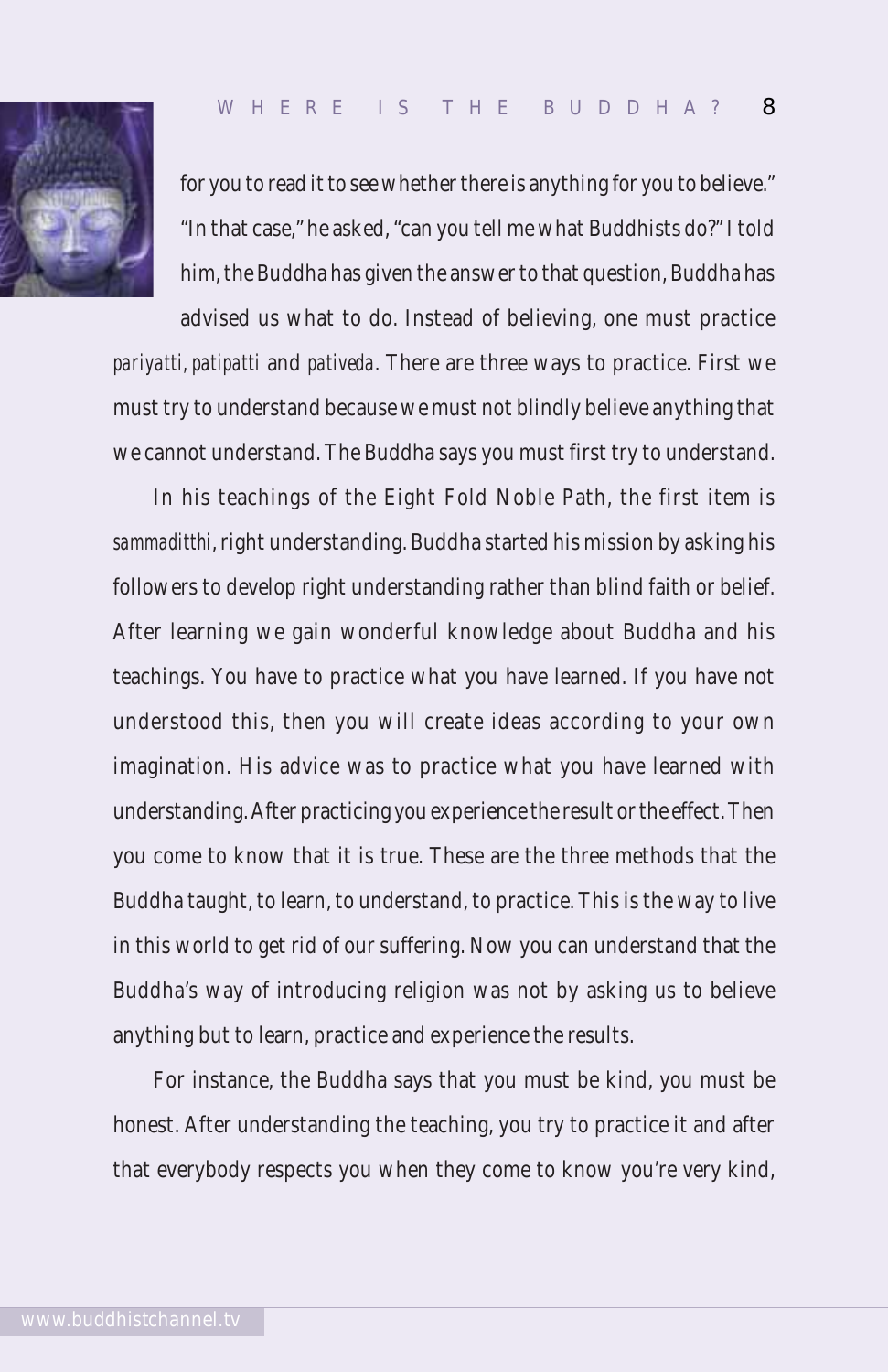

very honest. Nobody wants to disturb you or accuse you, but they respect you. That is the good result that you experience. At the same time the Buddha says you must try to understand according

to the level of your own experience. You can test the results of the practice yourself. You understand why some things are wrong and why some things are right and you do not follow them because the order or commandment comes from heaven. You have a thinking mind and common sense to understand. Our understanding and our own experience is enough to understand why something is wrong or right. For example the Buddha advised us not to destroy other living beings. He did not introduce this as a religious law because an understanding human being should know that killing is cruel. It is not difficult for us to understand why it is bad because when another person comes and tries to kill us we certainly do not like it. Again he says when you have valuable things stolen by somebody, how would you feel? In the same way when we steal others' property they also do not like it. It is not necessary for us to get orders from any god or Buddha or Jesus to understand this simple concept. Religious teachers appear in the world to remind us what we have neglected or forgotten. Your own experience and understanding is more than enough for you to know why certain things are right or wrong.

The Buddha advised us to think and understand. We have the sense of reasoning. We have common sense unlike other living beings which also have a mind but cannot think rationally. Their minds are limited to find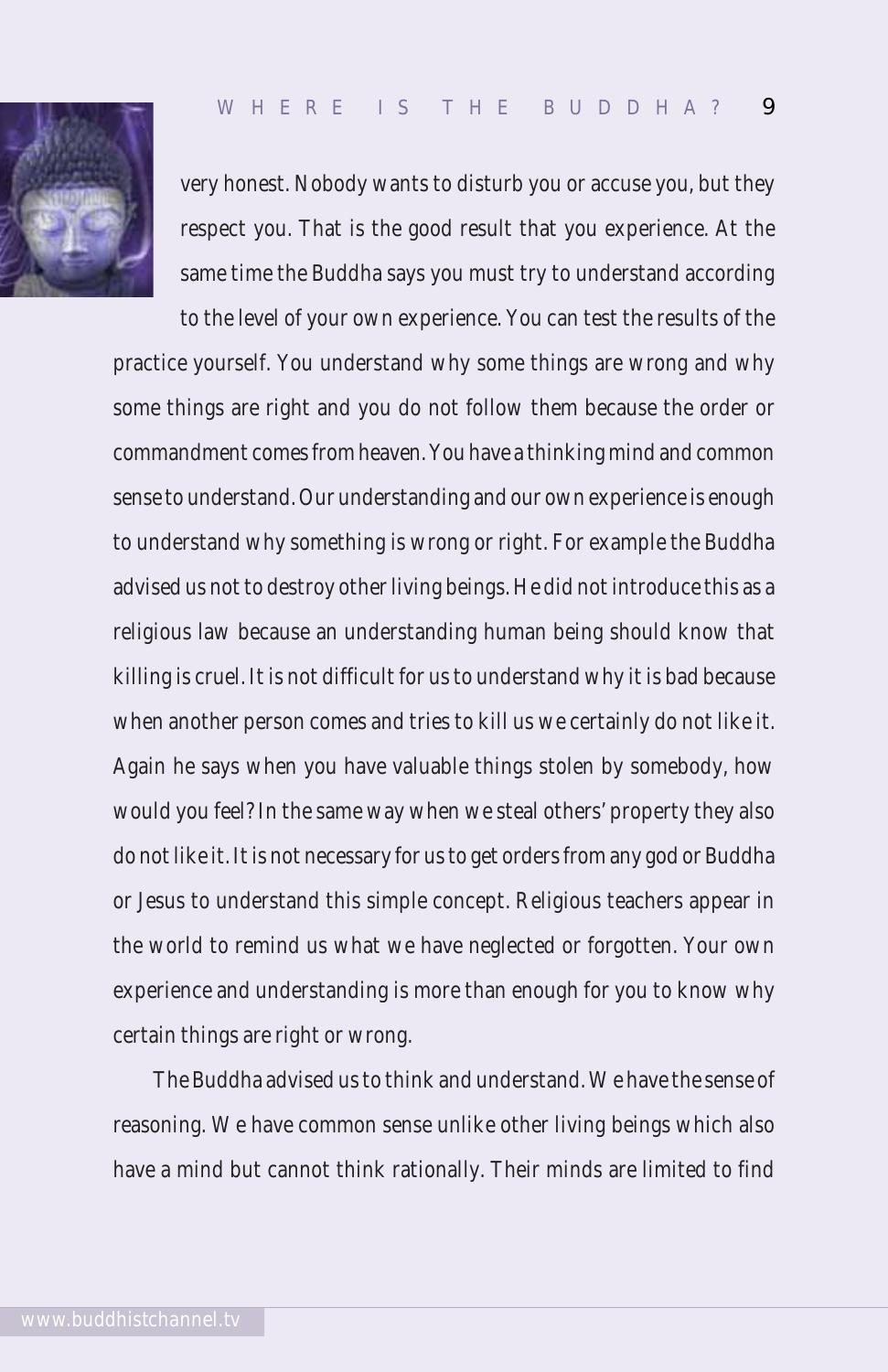

food, shelter, protection and sensual pleasure. They cannot extend their mind further. But human beings have a mind to think and understand up to the maximum level. This is why scientists have

explored and discovered many things which we never heard of before. There is no other living being in this world which can develop the mind up to that extent. That is why only a human being can become a Buddha. Only by developing their minds can human beings gain enlightenment. The Buddha told us, to act according to our own experience. Then we can experience the results. The followers of all the other religions, greet others, saying "God bless you", but Buddhists very seldom greet others, saying Buddha bless you. But they recite "*Buddham Saranam Gacchami*" (I go to the Buddha for my refuge). If they believe that they can take refuge in the Buddha why they do not greet others saying "The Buddha Bless You". Buddha also advised people to remember the Buddha when they have fear.

So "Where is the Buddha" is our topic. Can we say he is in heaven or he is living in nirvana or he is living somewhere else? Where did he go? We must remember that everything we ask is from a worldly point of view. After gaining enlightenment Buddha said "*avamantimaiati natthidani Dunabavo*", this is my last birth and there is no more becoming again. I have already stopped becoming again and again in this world, life after life, and experiencing endless suffering.

Pleasure or entertainments that people experience are temporary emotional satisfactions that disappear within a short period. This creates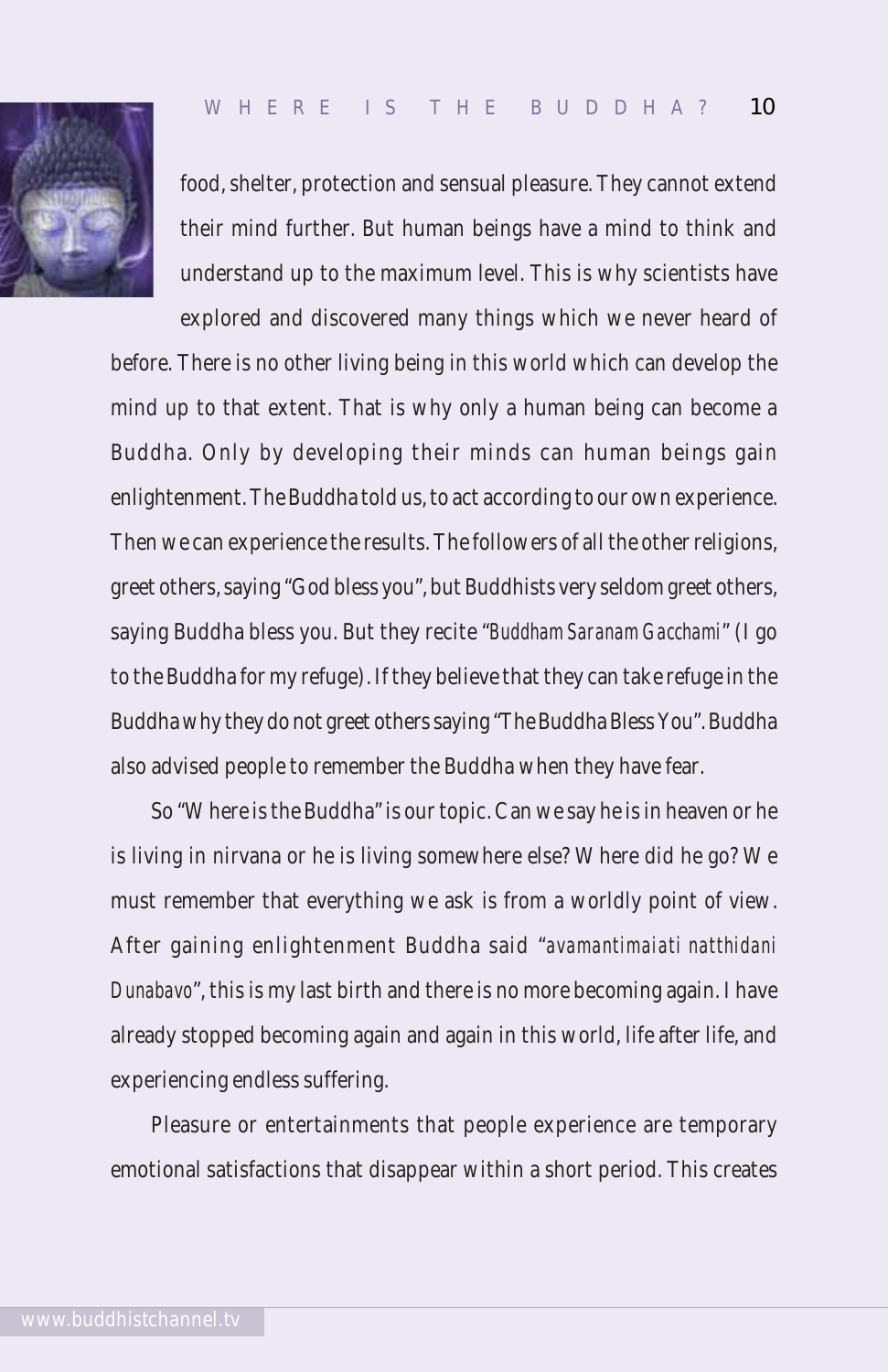

unsatisfactoriness. Within a lifetime physically and mentally we experience enormous suffering, worries, problems, pain, difficulties, calamities and unsatisfactoriness.

There is nobody in this world who can say that he is satisfied with this life. Everybody complains and grumbles about physical or mental problems. By understanding this situation the Buddha stopped rebirth. That is called salvation. Salvation means freedom from physical and mental suffering. By existing in physical form or any other form we cannot overcome our physical and mental suffering. Therefore if we don't like to suffer, the best thing is to stop this birth. We crave for existence. This craving and attachment are very strong in our mind. But we want to exist in spite of all these sufferings and troubles, pain and sicknesses and many other problems because of our craving and ignorance. Now look at what is happening in this world. The whole world is a battle field.

All over the world people create violence and bloodshed and war and destruction. Animals are living without creating many of all those unnecessary problems to suffer. When they are hungry they go out and catch another living being, satisfy their hunger and go to sleep. But human beings cannot be satisfied without craving for so many other things.

Craving, attachment are so strong in our human mind. Because of that jealousy, enmity, anger, ill-will, cruelty and wickedness arises. Other living beings do not develop their cruelty up to that extent.

Human beings have a religion. Religion is not only to worship and pray but to do some service to other living beings by keeping away some bad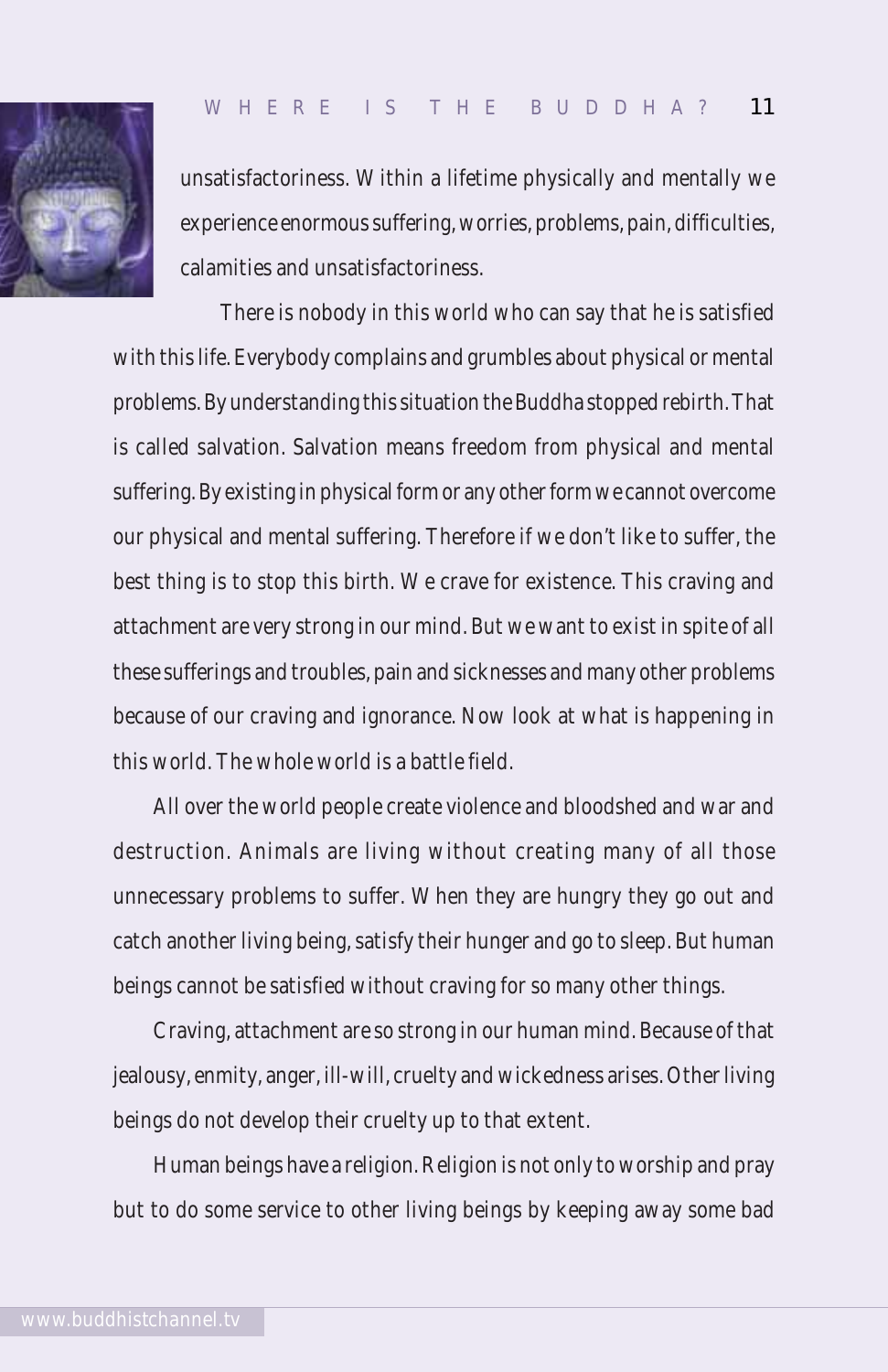

thoughts so that we can serve others. Devotional aspects of religion are important but that alone cannot develop the mind to gain proper understanding or wisdom. Before the passing away of the Buddha

many people assembled with flowers to offer and pay respect to him. The Buddha asked them to go back. He said if they really wanted to respect him, instead of offering flowers, and worshipping, they should practice at least one of the advices given by him. Then they really respect the Buddha.

Now you can understand what the Buddha wanted. A religious way of life is not only to pray but to follow some advice given by him. Once a monk called Bakkula would come and sit down in front of the Buddha and watch him everyday. One day the Buddha asked him "what are you doing here?" He said, "When I look at your physical body, it gives me a lot of happiness." Then the Buddha said, "Bakkula, by watching this dirty, filthy, impermanent physical body what do you gain? You only entertain your emotion. You never gain knowledge or understanding but entertain your emotion. You cannot see the real Buddha through the physical body. Buddha is not the physical body." Then he said, "Only one who understands the dhamma taught by the Buddha sees the real Buddha. The real Buddha appears in the mind when we understand what the Buddha taught. Here you can understand the Buddha was not particular about the physical body. When you study the history of India, for nearly 500 years there never was any Buddha image because the Buddha did not encourage anybody to erect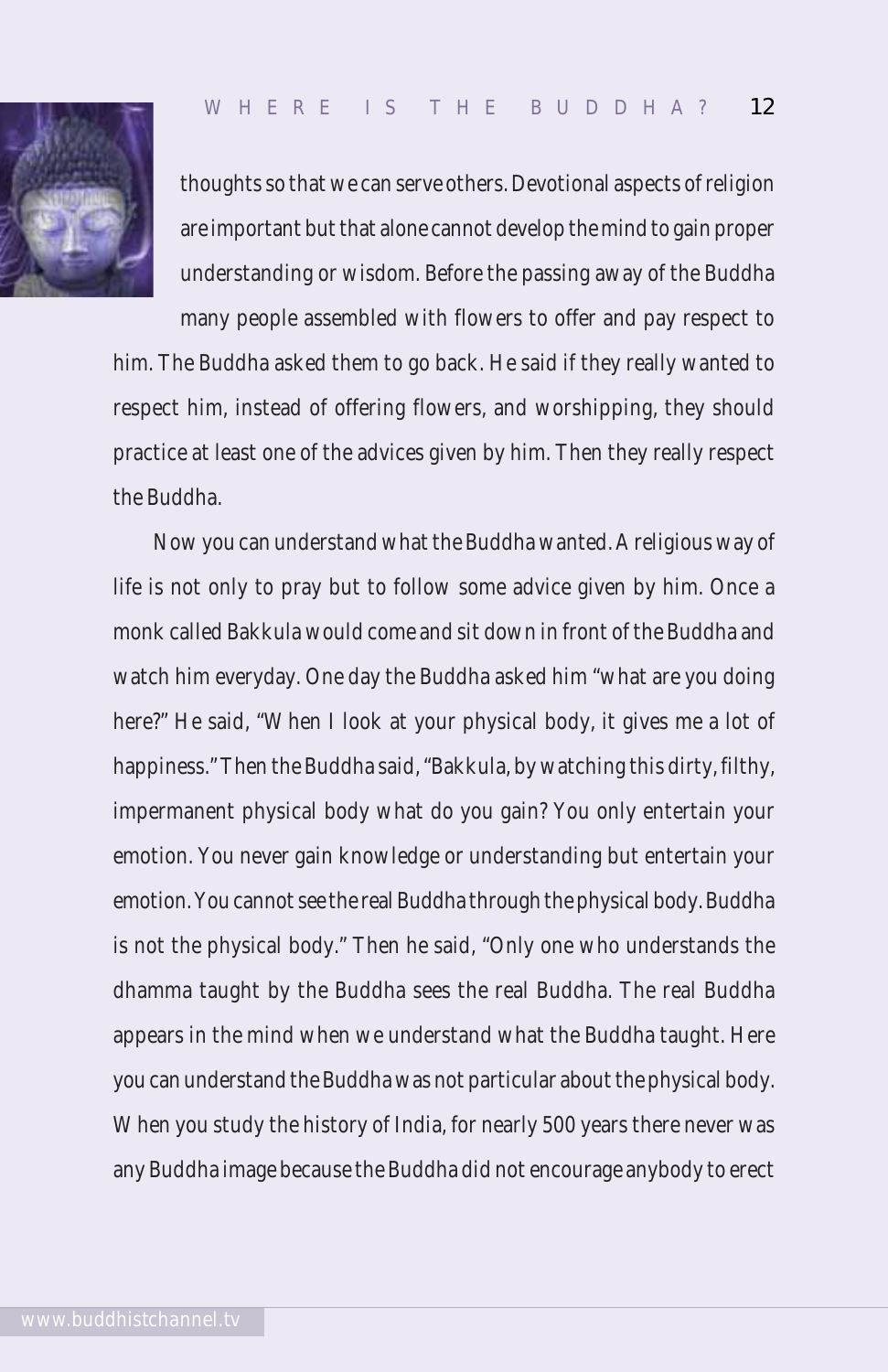

images of Himself. It is the Greeks who created the Buddha images and other forms of religious symbols. Now of course different forms of Buddha images have spread all over the world.

Followers of some religions condemn us as idol worshippers. Actually they do not know what Buddhists are doing. A few hundred years after the Buddha, there was a well-known monk called Upagutha. He was a very popular preacher. When he gave a talk, thousands of people assembled. Mara the evil one was very unhappy because more and more people were becoming religious.

Maras are not living beings but strong mental obstructions and hindrances which prevent one from leading a religious way of life. Mara is then personified as the Evil One. This Mara started to perform very attractive entertainment, dancing, singing and merry making in front of the temple. Then the devotees slowly turned to watch Mara. Nobody came and listened to his talk. Upagutha decided to teach Mara a good lesson and he also went to watch the performance. When the performance was ended Upagutha said he really appreciated it. "In appreciation of your performance I would like to put a garland on your neck." Mara was very proud. When Upagutha put a garland he felt the garland tightening around his neck like a python. He tried to pull it out but could not. Then he went to Shakra, the king of the gods and asked him for help to remove the garland. Shakra also tried his best but he also could not take it out. Then he went to Brahma who was regarded as creator god at that time and asked him to remove the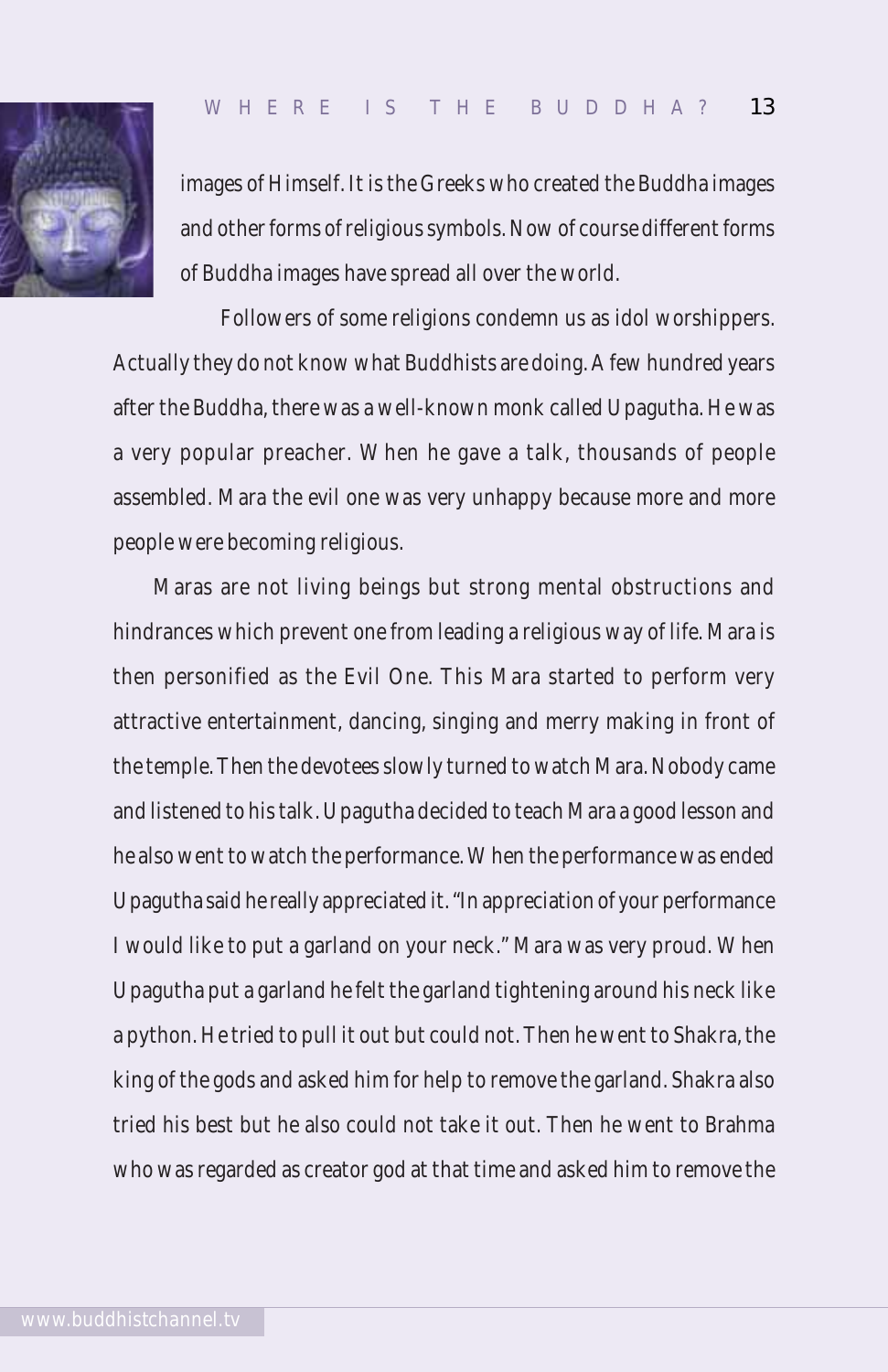

garland. He also tried to take it out but could not take it out. Then Brahma told him that only the one who put it on could remove it. So Mara had to come back to Venerable Upagutha and begged him

to take it out otherwise he would die. Then Upagutha said, "It is not difficult but I can only do it under two conditions. First, you must promise in future that you're not going to disturb any of our religious services." Mara agreed. "The second thing is that, you have seen the Buddha because on many occasions you tried to disturb the Buddha. You're living a few hundreds years after the Buddha. You have the supernatural power to represent the physical body." Mara said, "yes, I can do that if you promise not to worship me when I appear as the Buddha because I am not a holy man." Then Venerable Upagutha said, "I am not going to worship you." However when he appeared as a real Buddha, Venerable Upagutha paid his respects. Then Mara shouted, you promised that you are not going to worship him. Then Upagutha said "I did not worship Mara, I worship the Buddha."

This is a very good example for people to tell others the meaning of worshipping the image of the Buddha. When you keep a Buddha image and pay homage, you also can take an image as an object for meditation. That is not worshipping the idol. You invite the Buddha into your mind through this symbol. It is a religious symbol. How the Buddha image appeals to the human mind can be understood in the following incident. During the Second World War in Burma the commander in chief of the army found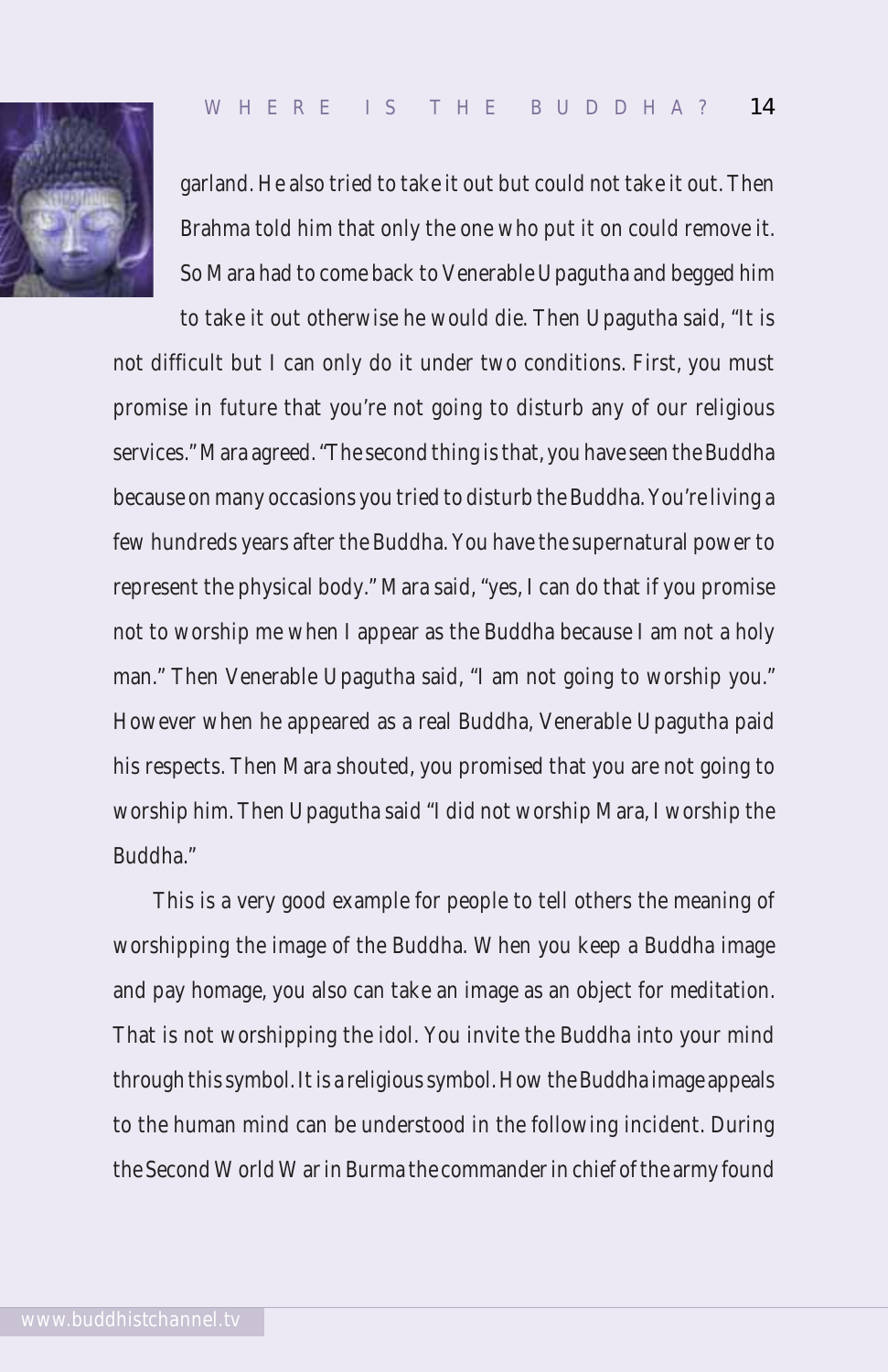

a beautiful small Buddha image. It was so appealing to his mind. He sent this image to Sir Winston Churchill, who was the Prime Minister of England at that time with a note saying, "please keep

this image on your table. Whenever you have any worries or disturbances please look at the face of this image. I believe that you will get the chance to calm your mind."

Mr. Nehru the former Prime Minister of India was arrested by the British government. When he was in jail he had a small Buddha image in his pocket. He took out this image and kept it on the table and looked at it and thought, "In spite of so many troubles, problems and difficulties in this world, if the Buddha could manage to maintain a smiling face, why not we follow this great man?"

Anatole France who was a French scholar, visited London Museum and for the first time in his life he saw a Buddha image. Having seen this Buddha image, he said, "If god has come down from heaven to this earth he is none other than this figure." However an image is not essential. There are many who can practice the teaching of the Buddha without any image. It is not compulsory that they must have an image. We don't worship, we don't pray, we don't ask anything from the image but we pay homage, we respect this image of a great religious man.

One of our members had been keeping a Buddha image for 45 years in his house. One day some missionaries came and told him that he was worshipping the devil. He did not know how to reply to them. This is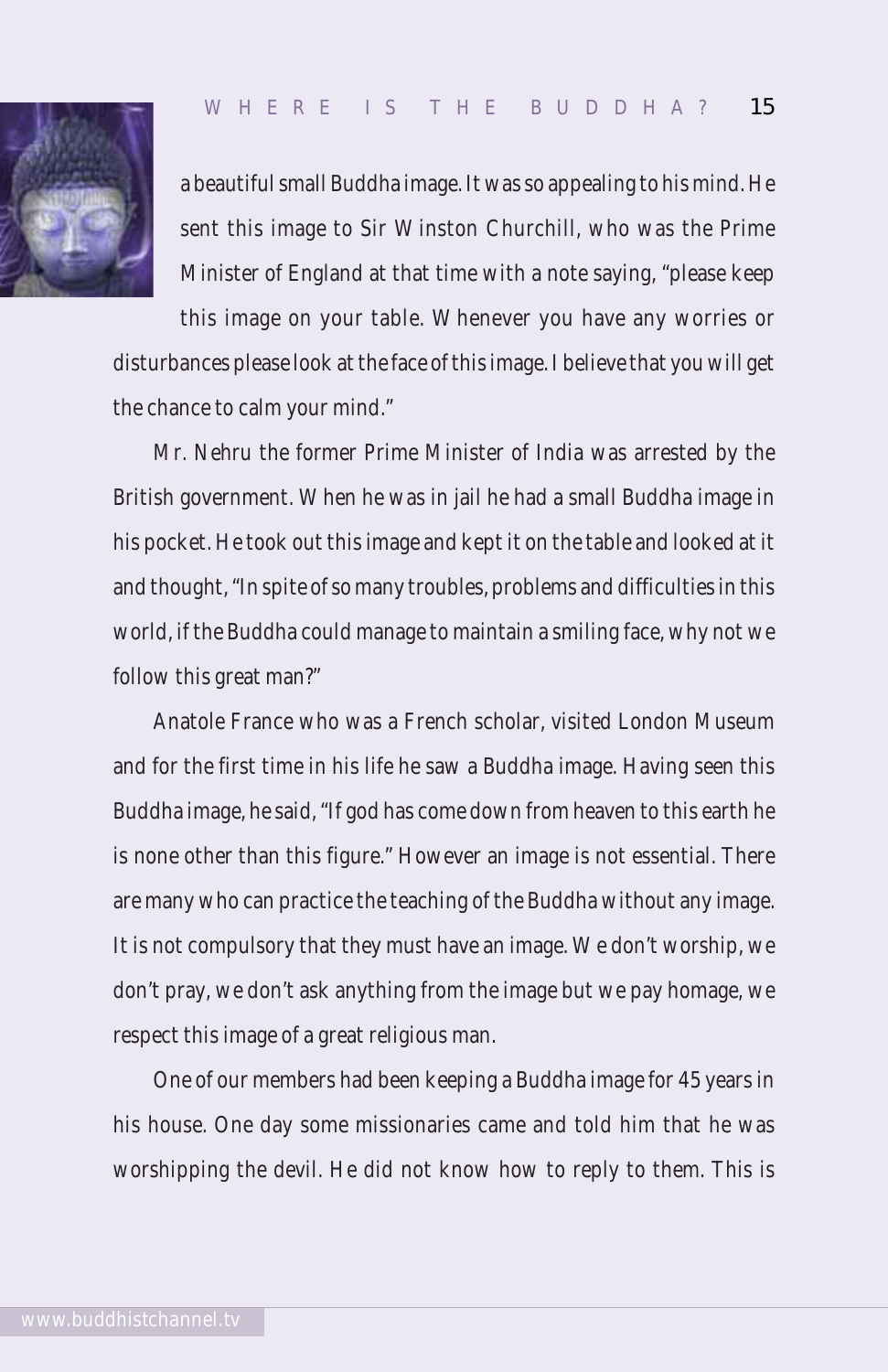

surprising because for 45 years he had been worshipping the image and he did not know what to say when people condemned it. This is the weakness of some of our Buddhists. They follow tradition,

worshipping, praying, offering, chanting but they do not try to understand the teachings of the Buddha. Now you can understand with or without the Buddha image you can practice the teachings of the Buddha, because the physical body is not the Buddha.

According to the Mahayana school of Buddhism there are 3 bodies of the Buddha or 3 *kayas, sambhogakaya, nirmanakaya, dharmakaya*. He used both *sambhogakaya* and *nirmanakava* for eating, sleeping, walking, talking, advising, preaching. All these activities he has done with the physical body. When the Buddha attained *parinirvana* these 2 bodies disappeared. But *dharmakaya* or dharma body of the Buddha can never disappear. According to the Mahayana school of Buddhism, the Buddha Amitabha is in sukavati, pureland. Those who recite his name out of respect and those who worship him will be born in pureland and later get the chance to attain nirvana. According to their way of thinking and belief this concept gives a lot of hope and confidence that the Buddha is still living until every living being attains the final salvation.

The Buddha has mentioned "whether the Buddha appears or not dharma exists forever in this world". When a Buddha appears he realizes people have forgotten the real dharma. "This dharma that I understood is not a new dharma created by me", said the Buddha. This dharma has always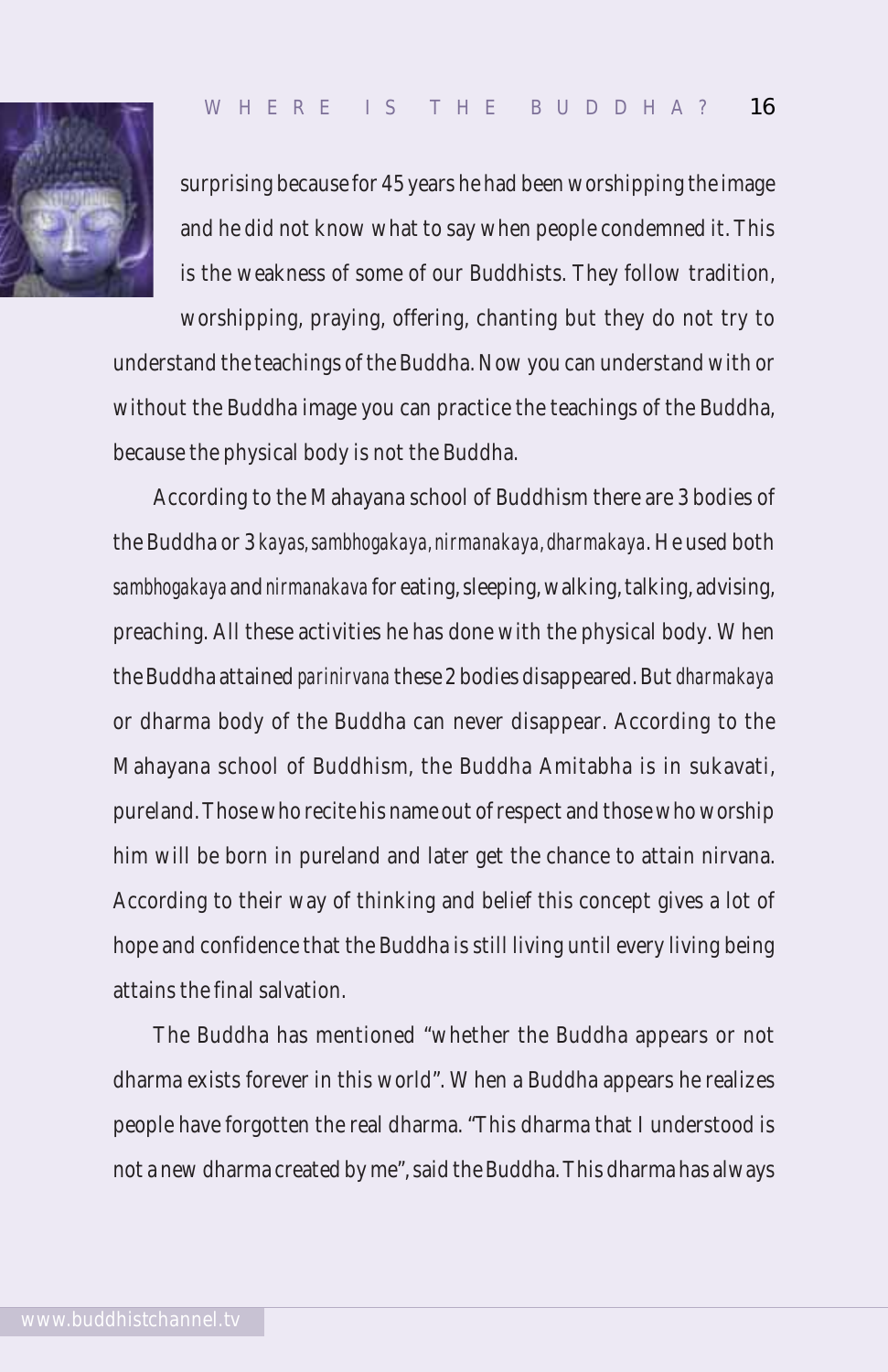

existed but people have misinterpreted, created wrong concept according to their own imagination and completely polluted the purity of the dharma. It is even happening today 2500 years after

the Buddha revealed the truth as dharma. People are doing wrong things in many countries in the name of the Buddha. It is not that they really follow the advice given by the Buddha. But they introduce their traditional cultural practices mixed with Buddhism and introduce it as Buddhism. As Buddhists, we must try to learn what the Buddha taught and try to practice what the Buddha taught to seek our salvation.

People ask where the Buddha is. To practice Buddhism it is not necessary for us to know where the Buddha is, or where he went. Take for instance we have electricity discovered by somebody. Is it necessary for us to know the person who discovered electricity, where he is and from which country he came and his name? Our duty is to make use of the electricity. Again those who have discovered atoms or atomic energy can use this atomic energy for constructive or destructive purposes. So it is our duty to make use of this energy in a proper manner. It is not necessary to know actually who discovered this atomic energy. People have discovered the computer and television but it is not necessary for us to know the names and the details of them, our duty is to use them.

In the same manner do not ask where the Buddha is, or where he went. If the dharma, what he taught, is true, available and effective why is it necessary to know where the Buddha is. The Buddha never said that he can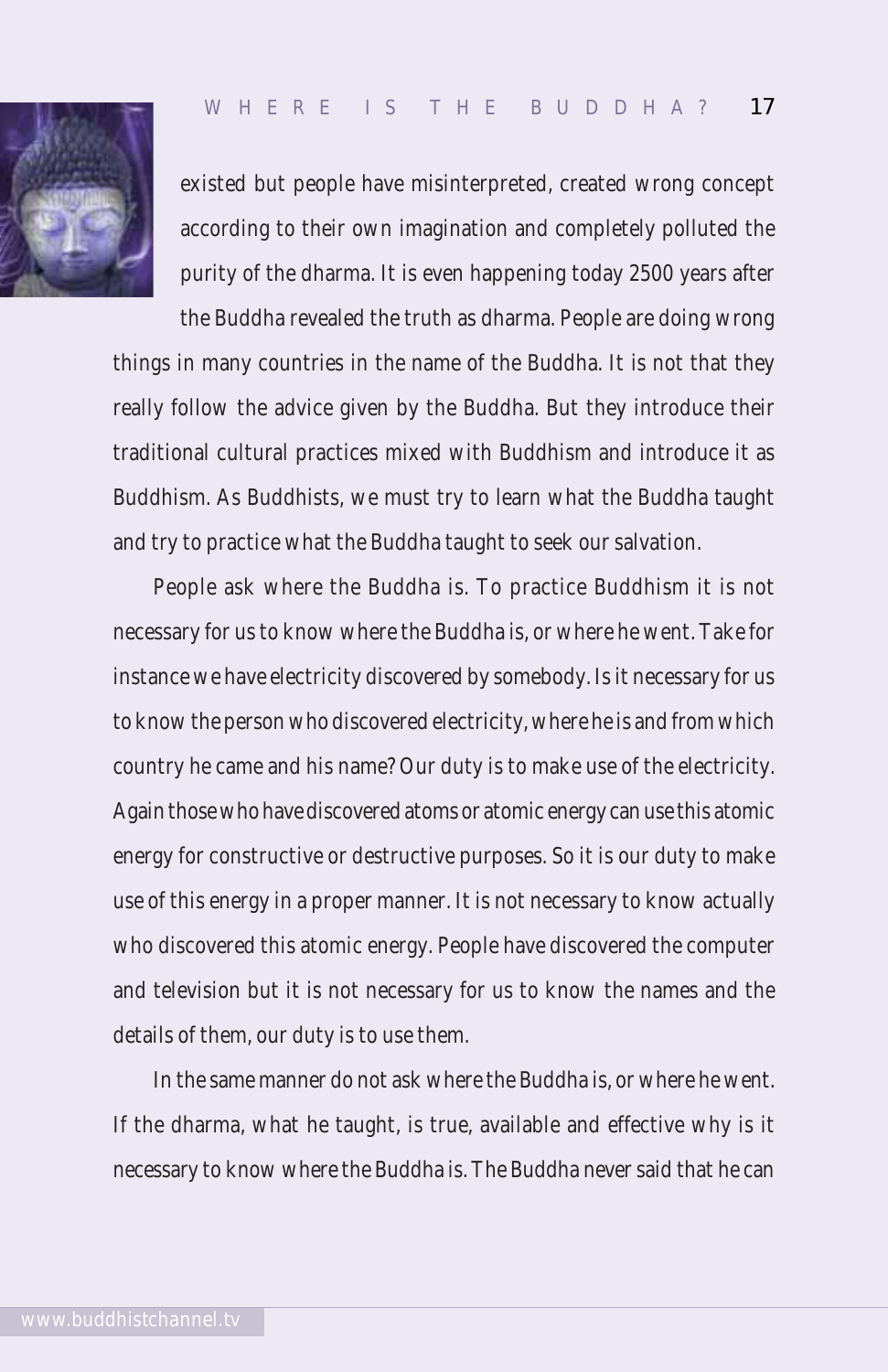

send us to heaven or hell. The Buddha can tell you what to do and what not to do to gain our salvation. That is the only thing Buddha can do. He cannot do anything for you. Your duty is to practice what the Buddha taught us.

Others say that god can wash away the sins committed by people. Buddha never said that sin is created by one person, and it can be washed away by another person. Neither Buddha nor god can do that. When a person is going to die and says that he believes in god, after all the sinful things that he committed can god take away his sins? For instance maybe you are very hot tempered and you know it is wrong but you do not know how to get rid of it. So you go to god and pray and ask him to please take away the cruelty from your mind, do you think any god can do that?

You may go and worship the Buddha and ask the Buddha to take away your cruelty. But the Buddha also cannot take it away from your mind. The Buddha can only tell you how to remove your anger with your own effort. No one can help you but yourself through your understanding. You yourself must realize, "this anger is dangerous, can create lots of trouble, problems and difficulties and harm and disturb others. I must try to reduce anger by using my mental energy and create strong determination to withdraw anger from the mind." So the Buddha or God cannot wash away sins created by us but we alone can do that. There is a good advice given by the Buddha. If anyone has committed a bad deed or bad karma, they cannot get rid of the effects by praying to god or Buddha. However when they come to know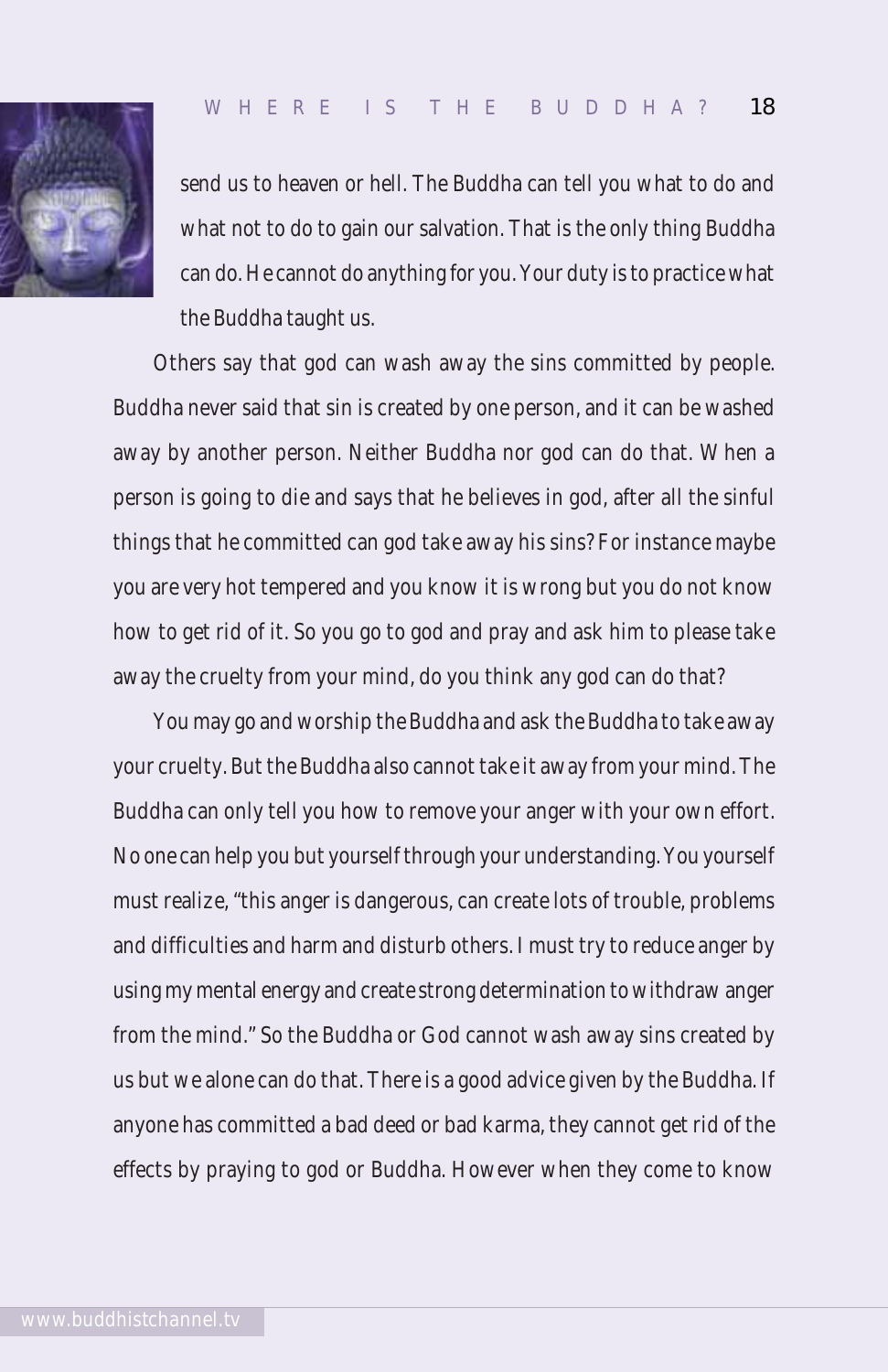

that they have committed the bad deeds then they must stop committing bad deeds again. You must create strong determination in the mind to create more and more good karma or meritorious deeds. When you develop your meritorious deeds, the effect of the

bad karma that you have committed earlier can be overcome by good karma.

Take for instance Angulimala, the murderer who killed nearly one thousand human beings. When the Buddha came to know that he went to see him. Angulimala wanted to kill the Buddha because he had completed 999 murders. His vow was to kill the thousandth, so he was very happy when he saw the Buddha and tried to catch him. Occasionally the Buddha performed a little miracle. Knowing it was difficult to control this man by preaching, the Buddha walked in a normal way and allowed him to run. Although he ran nearly 4 miles, he could not come near to the Buddha. Then he asked the Buddha to stop and the Buddha knew it was time for him to talk to him. The Buddha said "I have already stopped, you're the one who run." Angulimala said, "how can you say you have stopped, I saw you walking."The Buddha replied, "I have stopped means I have stopped killing or destroying other living beings. You are the one who is running means you are still committing evil. If you stop running then you can catch me." Then Angulimala said "I cannot understand what you said." Then the Buddha said "I have stopped killing and you're doing just that, that is the meaning of running. You are running in samsara." Then Angulimala came to know that he was wrong and decided to follow the Buddha and he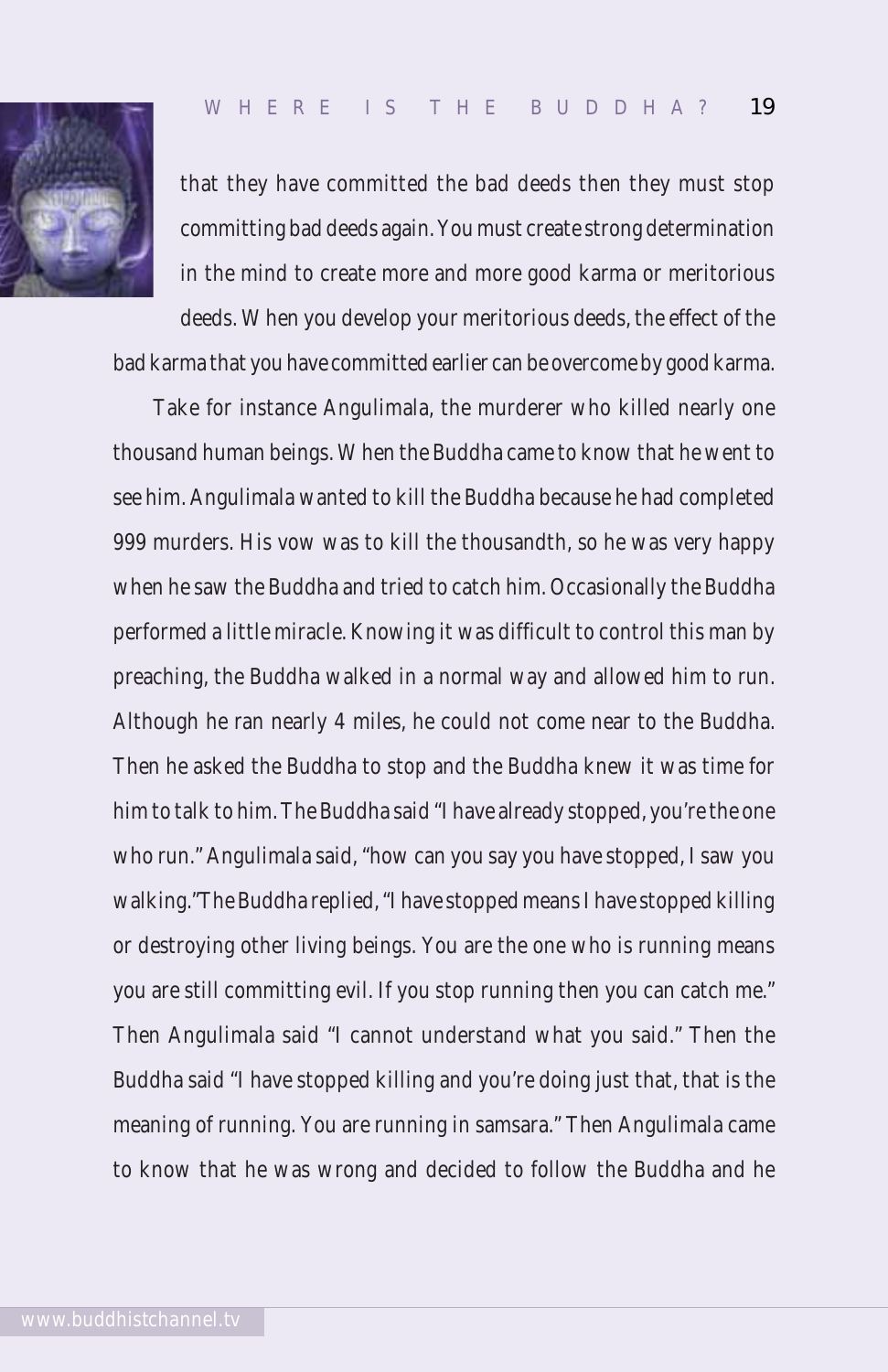

became a monk and started to meditate. Later he attained arahantahood and gained nirvanic bliss. Bad karma had no chance to come to catch him. He went on developing good karma and the

bad karma had no chance to affect him. That is what the Buddha said. The Buddha taught this method to overcome the effect of bad karma not by praying to any god but by doing more and more meritorious deeds.

If I say that the Buddha is living in any part of the universe in physical form it is against the teachings of the Buddha. On the other hand if I say that the Buddha is not living in any part of the universe in physical form many people are not very happy because they have craving for existence which cannot be satisfied. Therefore they say it is nothingness. It is not nothingness; it is the ending of physical and mental suffering and experiencing nirvanic bliss or salvation. On the other hand there are some people who really need the physical form of the image of the Buddha to calm their mind, reduce their tension and fear and worries. However it is not right for us to say the Buddha is living or not. If the doctrine or the teaching of the Buddha is available for us to experience peace, satisfaction in our life that is more than enough for us. Let us take a doctor who has discovered a very effective medicine. If the medicine is available, if it can cure sicknesses, is it necessary for us to know where this doctor is and whether he is still living or not? The important thing is to get rid of our sicknesses by taking the medicine. In the same manner the teachings of the Buddha are more than enough for us to get rid of our sufferings. The Buddha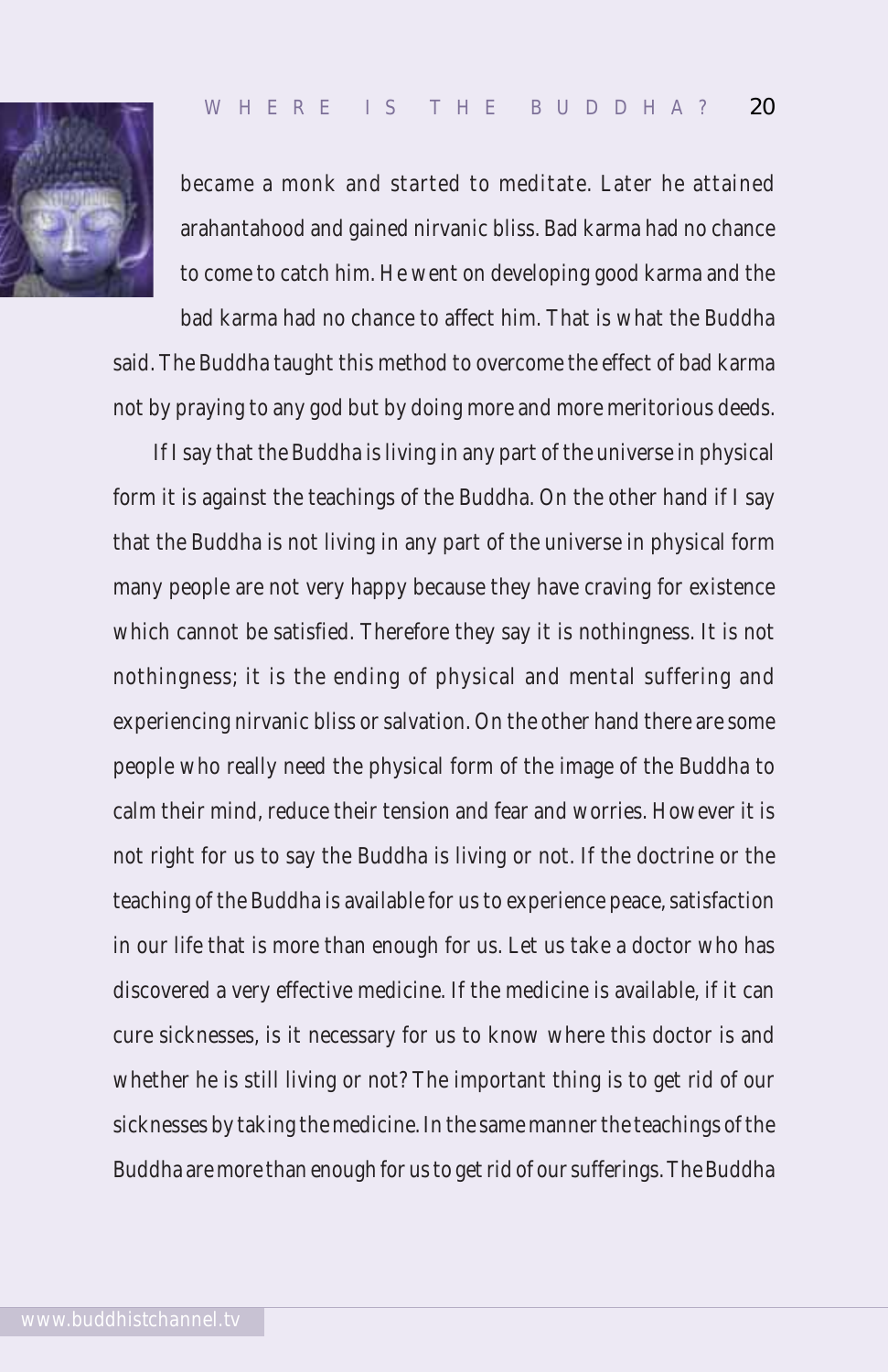

has given us the right to think freely to understand whether something is wrong by using our common sense or reasoning for us to understand the real nature of things that come into existence.

On the other hand there is nothing in any part of the universe which exists without changing, without decaying and without extinguishing because all these are the combination of elements, energies and mental energies and karmic energies. Therefore it is impossible for these energies and elements or mental energies, karmic energies to remain forever without changing. If you can understand this then the teachings of the Buddha will help you to understand how to face your problems and difficulties, to overcome our unsatisfactoriness. Otherwise we will have to face physical and mental suffering, unsatisfactoriness and disappointment. We have to act wisely to get rid of our problems. It is difficult for us to get rid of our suffering simply by praying, worshipping to anybody but through understanding the nature of our problems and difficulties and the cause of our problems and difficulties, we will be able to get rid of such problems.

Many people ask where did the Buddha go? If people say he has gone to nirvana then they think nirvana is a place. Nirvana is not a place, it is a mental state for us to achieve to experience our final salvation. We cannot say the Buddha has gone somewhere or Buddha is existing but he experiences the nirvanic bliss or the final goal in life. So the best answer to the question "Where is the Buddha?" is the Buddha is in your mind which has realised the Ultimate Truth.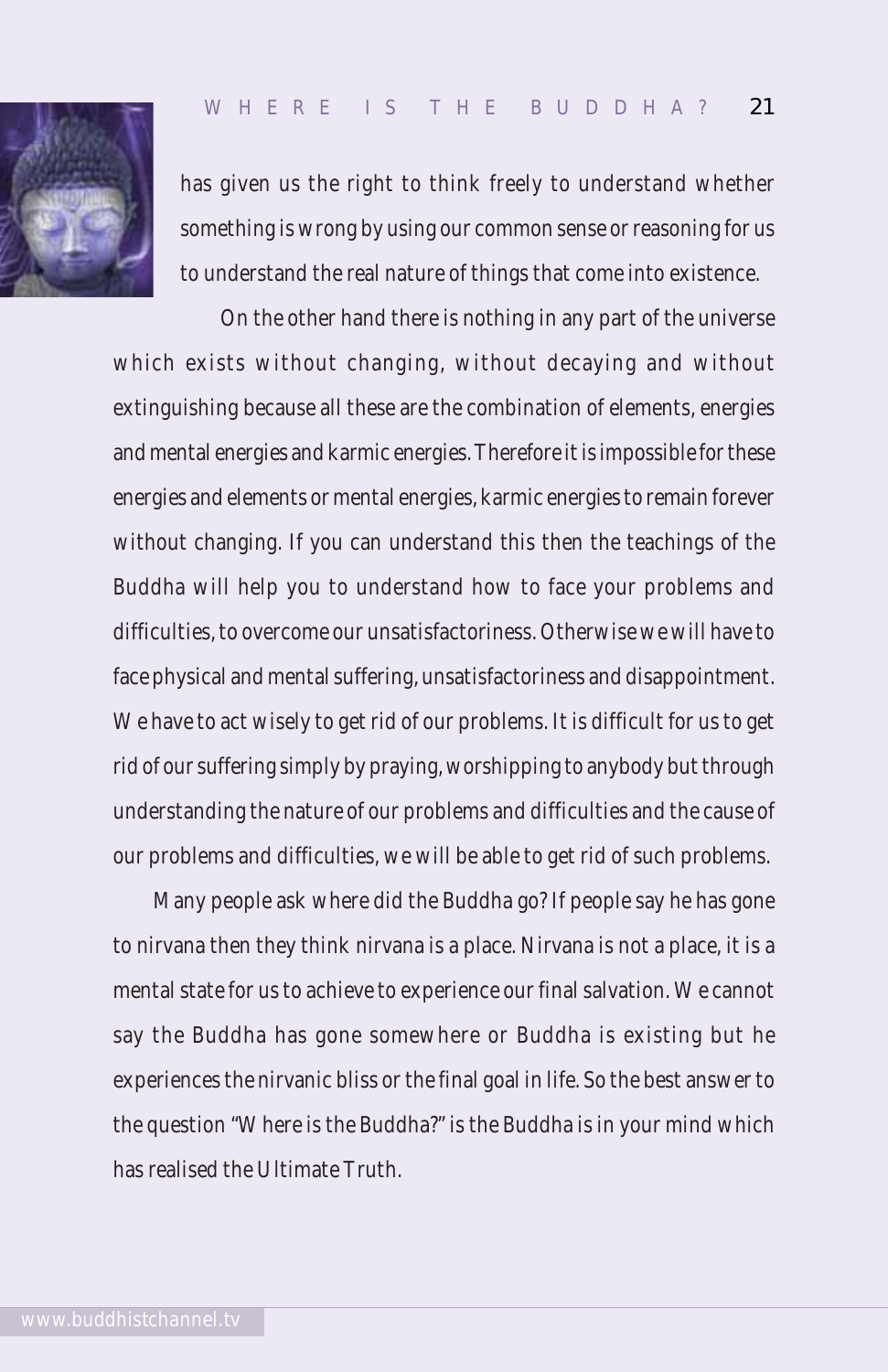

#### ABOUT THE AUTHOR

Venerable Dr K Sri Dhammananda nayka Maha Thera was involved in Buddhist missionary work for 54 years. He was born in Sri Lanka on March 18, 1919. When he was 12, he was ordained as a novice monk and given the name Dhammananda meaning "Bliss of the Dhamma" as well as the first name Kirinde after his village.

At 26, he graduated from the Vidyalankara Pirivena College in Colombo with a Diploma in Pali and Sanskrit, Buddhist philosophy and the Pali Cannon. He continued post-graduate studies at the Benares Hindu University in North India for four years and graduated with a Masters degree in Indian Philosophy in 1949.

In 1952, he was invited to Malaya to reside at the Buddhist Vihara in Brickfields, Kuala Lumpur to teach Buddhism. In 1962, he established the Buddhist Missionary Society (BMS) for a more organised missionary work in the country. Under BMS, he wrote many booklets and books on Buddhist teachings. To-date, he had written 70 books, which have been translated into no less than 16 languages worldwide.

In 1965, Ven. Dhammananda was appointed the Chief Monk of Malaysia and Singapore.

He passed away at the age of 87 on August 31, 2006, Malaysia's Independence Day in Kuala Lumpur.